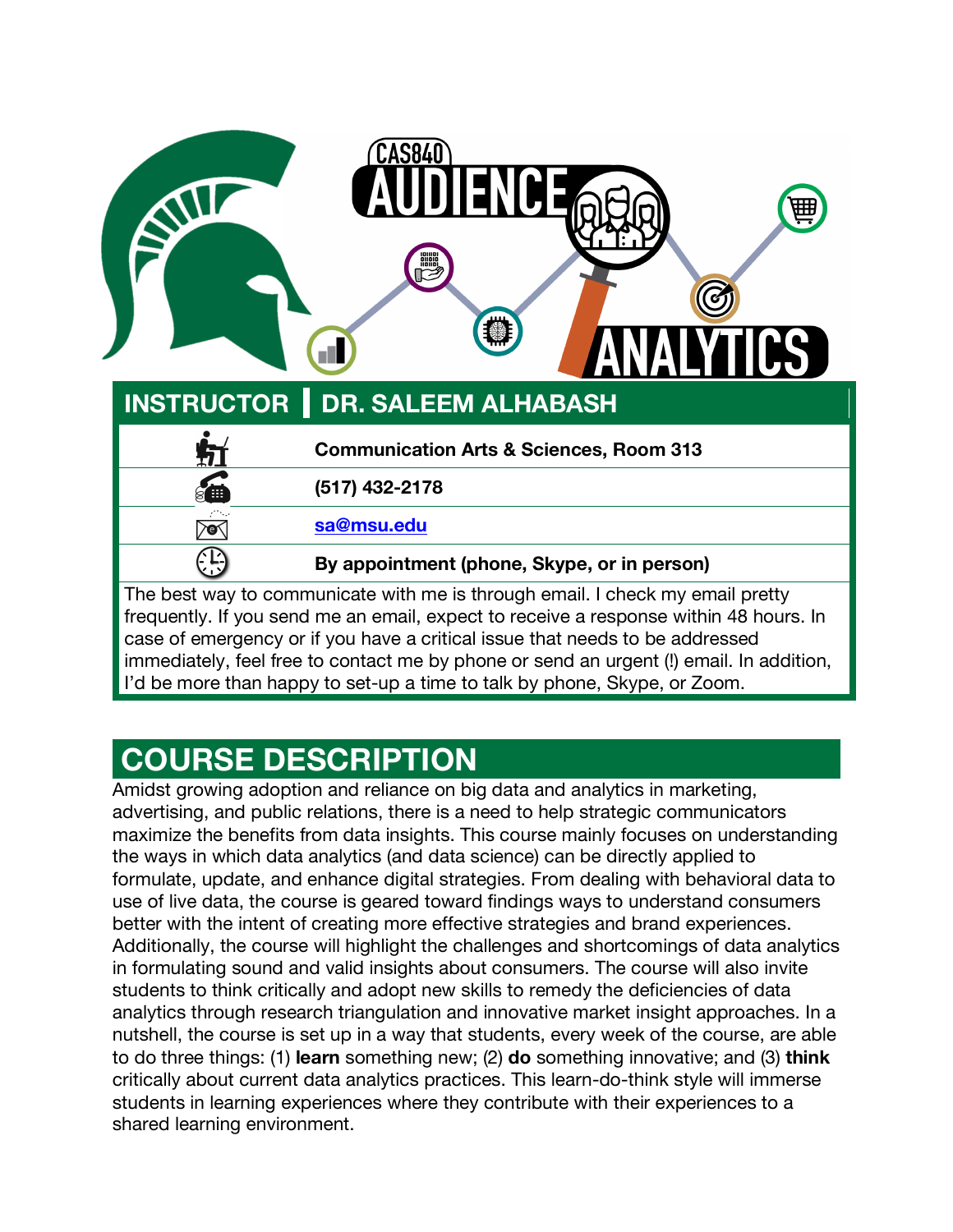



#### **LEARNING OBJECTIVES**

- Identify basic concepts, processes, and uses of media analytics to generate consumer insights;
- n Explore the rise and characteristics of big data; data acquisition about audiences, media consumption, and responses to mediated communication;
- Examine different sources of commercial and news data; overview and experiment with some of the popular analytics platforms and tools for advertising and news;
- Apply data analytics strategically for consumer/reader/user insights; and,
- **n** Discuss and understand the ethical issues surrounding big data and other forms of digital advertising and online news.

# **LEARNING OUTCOMES**

- n **Analytical Thinking:** Students will demonstrate expertise in using audience analytics to better understand consumers, their characteristics, motives, attitudes, and behaviors. The course will equip students with a critical thinking toolbox for evaluating the fit and benefits of audience analytics in formulating and executing effective advertising and marketing strategy.
- **Cultural Understanding:** Students will show a deep appreciation of the interplay of culture and audience insights when examining diverse audiences.
- **Effective Citizenship:** Students will exhibit a deep understanding of the ethical and moral concerns pertinent to the conduct of audience analytics.
- **Effective Communication:** Students will harness their skills of effective communication at varying levels of an organization/company and different types of organizations/companies. The course will equip them with skills to foster crossteam communication geared toward effective advertising and marketing.
- **n Integrated Reasoning:** Students will apply knowledge gained in *Audience Analytics* to their own practice of advertising and marketing.

# **TEACHING PHILOSOPHY**

My teaching philosophy rests upon helping students in becoming professional producers, designers, and analysts of communication in general, and digital media analytics, in particular. I believe that education is the sum of instructor-student and student-student interactions. Both the instructor and students are held responsible for making this course a success, and for maximizing their benefits and rewards from it. To this end, I have carefully constructed this course by selecting the latest and seminal industry and scholarly readings that will help you understand the basic principles and theories related to audience analytics and consumer insights. Please know that I do value your opinions and contributions to the course. I want all students to feel comfortable in sharing their opinions. I believe that the topic of the course – **Audience Analytics** – is inherently interesting, and that particularly in this course, students have a lot to contribute. My aim is to cultivate an atmosphere where we are all courteous, respectful, and thoughtful.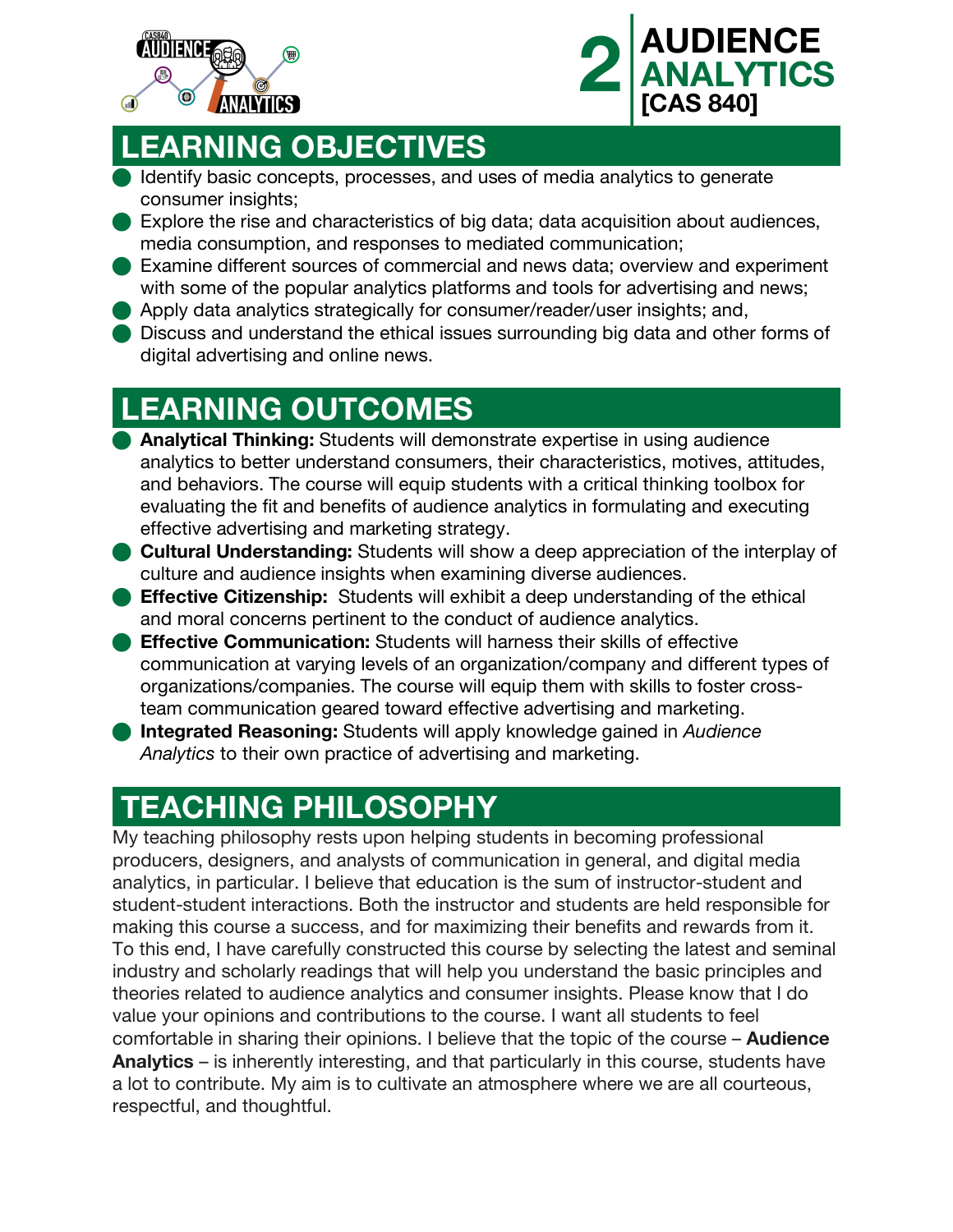



#### **INSTRUCTION METHOD**

An online course offers limited face-to-face interactions between students and their instructor. However, I will try my best to offer the most comprehensive explanations using various methods and platforms to ensure you understand the materials and can successfully complete the course and its requirements. Primarily, this course will use Desire 2 Learn (D2L) for course management purposes. Within D2L, students will be able to get materials and content relevant to the course as well as engage in class discussions to enrich their own understanding and experiences. In addition to completing weekly readings, you will watch video lectures, respond to weekly critical thinking exercises (CTEs), as well as complete exams, assignments, and a final project. The course strives to ensure students **learn, do, and think** about issues pertaining to audience analytics.

## **COURSE ACCESS**

All course materials will be posted on D2L (www.d2l.msu.edu). In-person attendance is not required for this course. Please note that your online participation (i.e., when you access documents, how frequently you access them, and how much time you spend with each document or each exam) is tracked by the D2L site and so your professor can determine when and how you are participating in this course.

D2L support is available by calling 517-432-6200. The staff is very helpful and calls are handled promptly.

## **ATTENDANCE & PARTICIPATION POLICY**

Students enrolled in this course are required to dedicate 42 hours to learning and being assessed in this course. *Please be forewarned that failure to keep up with the video lectures, readings, and exams/assignments will most likely result in failing this course.* 

You are asked to schedule other commitments around your commitment to this class. Between August 29, 2018 and December 14, 2018, you need to pace your learning in to ensure you receive a passing grade. The course timeline is laid out in course schedule, which offers a comprehensive list of required readings, assignments, and exams throughout the entirety of the course. If you follow the schedule, then you can be sure to have all of your work done on time. You are welcome to move ahead at a faster pace if you wish. Please note, though, that you must not fall behind schedule. **The due dates for all assessment pieces are not negotiable.** If you miss an exam or assignment you will forfeit the points for that piece of assessment. *You can submit work early (i.e., before the deadline) but you cannot submit work after the deadline*. Please also be aware that if you choose to complete work early, you cannot resubmit a later version. So please do not submit work early if you are not properly prepared for it. There will be no exceptions to this rule.

Students are strongly encouraged to participate in Discussion forums linked to each lesson, where they will contribute their weekly critical thinking exercises and comment on the work of others.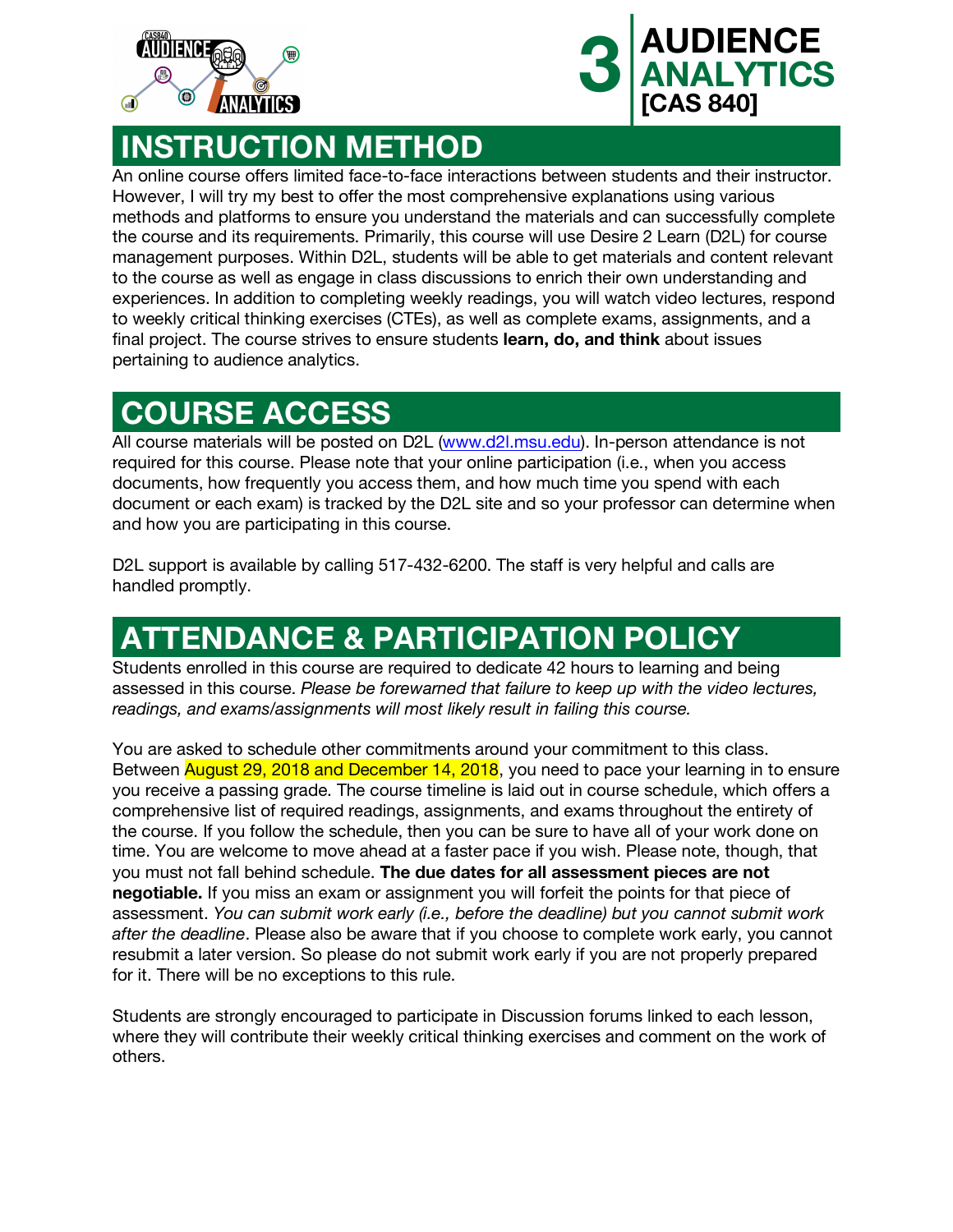



#### **REQUIRED & RECOMMENDED RESOURCES**

#### **Required Textbook:**

|  | ٠ |
|--|---|
|  |   |

**[Hemann, C. & Burbary, K. (2018).** *Digital Marketing Analytics.* **Pearson <b>[19] Figures** Education.

#### **Additional readings will be assigned for most weeks. These readings can be located on D2L, under the "Content" section.**

**ANALYTAICS SOFTWARE:** Students will learn to use major social listening, data analytics, and audience analytics software throughout the course, including the following tools:

- Adobe Analytics
- **Google Analytics**
- **ComScore (including PlanMetrix)**
- **■** BrandWatch

**Meltwater** Crimson Hexagon

- Simply Measured
- *Note: While some applications are available to use for free (e.g., Google Analytics), others are fee-based. Students in this course will have educational access to paid applications (e.g., Meltwater) for the duration of the semester. Students are not required to access any application that is not made available for free access publicly or by the instructor.*

**DATABASES***:* The MSU business library offers numerous resources that can be helpful for audience analytics. We will talk about some of them during the course of the semester, but please be sure to check out some of these resources: http://libguides.lib.msu.edu/busdatabases/

**RESEARCH RESOURCES:** You should stay abreast of research by reading scholarly and professional journals, such as: *Journal of Advertising, Journal of Computer-Mediated Communication, New Media & Society, CyberPsychology, Behavior, and Social Networking, Journal of Marketing, Computers in Human Behavior, Journal of Interactive Advertising, Journal of Interactive Marketing, among others. These journals can be accessed at no additional charge, using your MSU NETID to access online content at www.lib.msu.edu.* 

**INDUSTRY RESOURCES:** As emerging professionals in the field of social media advertising and marketing, you need to stay up-to-date with current events. If not already your habit, you should begin to follow major newspapers, magazines, websites, TV news programs, and radio stations on a daily basis. You should also browse marketing, advertising, and technology publications, journals, and websites, such as:

- www.vml.com
- www.AdAge.com
- **N** www.AdForum.com
- www.iabc.com
- www.futuretodayinstitute.com
- **N** www.business2community.com
- www.digitalanalyticsassociation.org
- **www.PewInternet.org** www.FastCompany.com www.Mashable.com **N** www.ThinkwithGoogle.com www.demandmetric.com **N** www.Cmswire.com
- www.businessinsider.com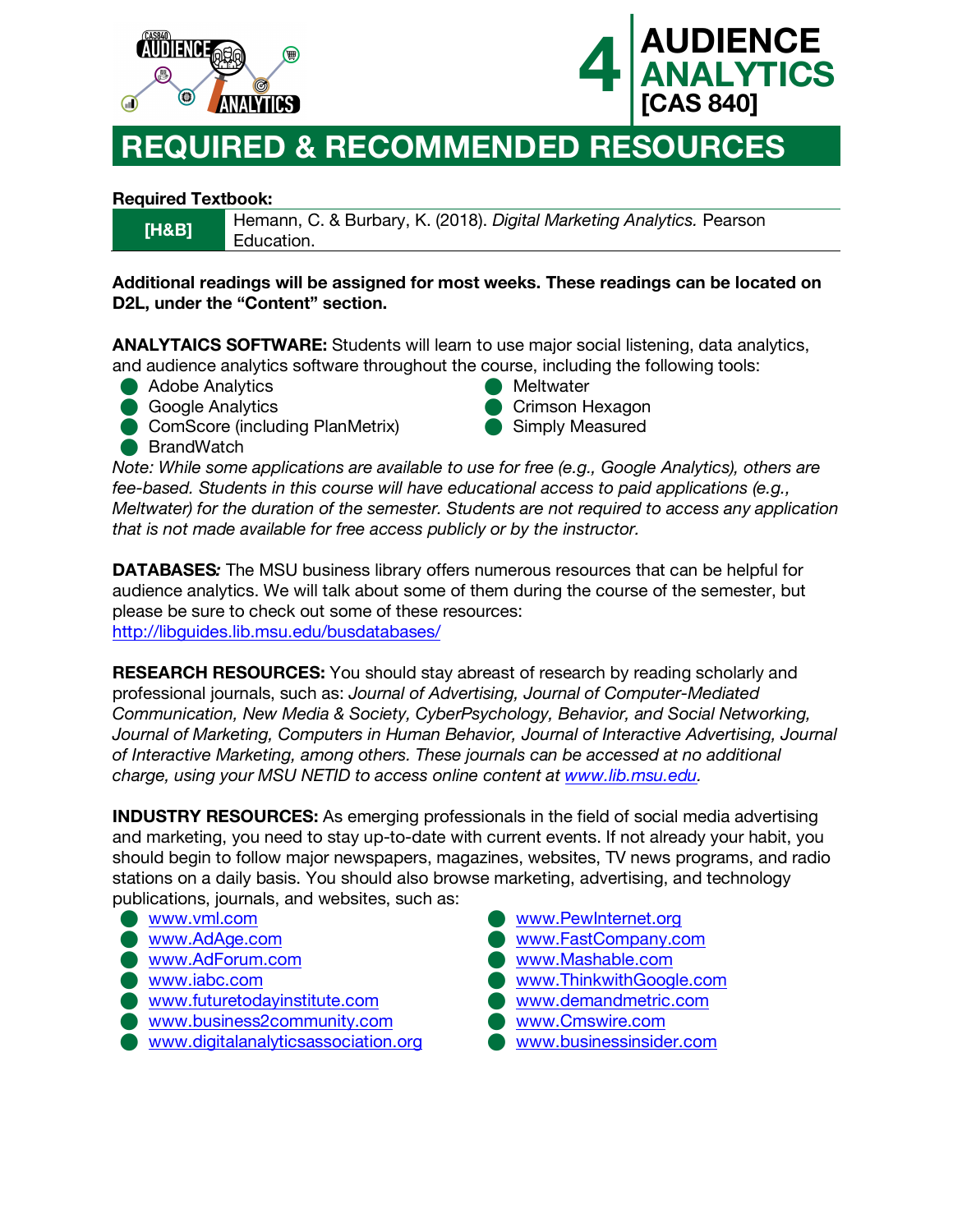



# **EXPECTATIONS**

| <b>READINGS</b>  | You are expected to complete all assigned readings at the beginning<br>of each week. Lectures and discussions are intended to complement<br>the readings. Assignments and examinations will cover material<br>presented in the lectures as well as in the readings. In other words,<br>everything is fair game!                                                                                                                                                                                                                                                                                                                                                                                                                                                                                                                                                                                                                                                                                                                                                                                                                                                                                                                                                                                                                                                                                                                                                                                                                                                                                                                                                                                                                                                                                                     |
|------------------|---------------------------------------------------------------------------------------------------------------------------------------------------------------------------------------------------------------------------------------------------------------------------------------------------------------------------------------------------------------------------------------------------------------------------------------------------------------------------------------------------------------------------------------------------------------------------------------------------------------------------------------------------------------------------------------------------------------------------------------------------------------------------------------------------------------------------------------------------------------------------------------------------------------------------------------------------------------------------------------------------------------------------------------------------------------------------------------------------------------------------------------------------------------------------------------------------------------------------------------------------------------------------------------------------------------------------------------------------------------------------------------------------------------------------------------------------------------------------------------------------------------------------------------------------------------------------------------------------------------------------------------------------------------------------------------------------------------------------------------------------------------------------------------------------------------------|
| <b>DEADLINES</b> | Students are required to submit their assignments according to the<br>deadlines announced by the instructor. Late submissions are not<br>permitted in any case, unless otherwise approved by the instructor.                                                                                                                                                                                                                                                                                                                                                                                                                                                                                                                                                                                                                                                                                                                                                                                                                                                                                                                                                                                                                                                                                                                                                                                                                                                                                                                                                                                                                                                                                                                                                                                                        |
| <b>INTEGRITY</b> | You are expected to submit your own original work throughout the<br>course. This applies to exams, assignments, and papers. I take<br>academic honesty and integrity very seriously. Cheating on an<br>assignment/exam, plagiarizing on an assignment/paper, or any<br>other form of academic dishonesty will, at the least, result in failing<br>the assignment, possibly failing the class, along with proper<br>documentation with MSU's Graduate School. Let me know, as<br>soon as possible, if you have any questions about this.<br>Originality check will be activated for all written assignments.<br><b>Turnitin</b> will be used in this course. Please read the following<br>statement from MSU regarding use of this software:<br>Consistent with MSU's efforts to enhance student learning, foster<br>honesty, and maintain integrity in our academic processes, instructors<br>may use a tool called Turnitin to compare a student's work with multiple<br>sources. The tool compares each student's work with an extensive<br>database of prior publications and papers, providing links to possible<br>matches and a "similarity score." The tool does not determine whether<br>plagiarism has occurred or not. Instead, the instructor must make a<br>complete assessment and judge the originality of the student's work. All<br>submissions to this course may be checked using this tool.<br>Students should submit papers to TurnItIn Dropboxes without identifying<br>information included in the paper (e.g., name or student number), the<br>system will automatically show this information to faculty in your course<br>when viewing the submission, but the information will not be retained by<br>TurnItIn.<br>Student submissions will be retained in the global TurnItIn repository. |
|                  |                                                                                                                                                                                                                                                                                                                                                                                                                                                                                                                                                                                                                                                                                                                                                                                                                                                                                                                                                                                                                                                                                                                                                                                                                                                                                                                                                                                                                                                                                                                                                                                                                                                                                                                                                                                                                     |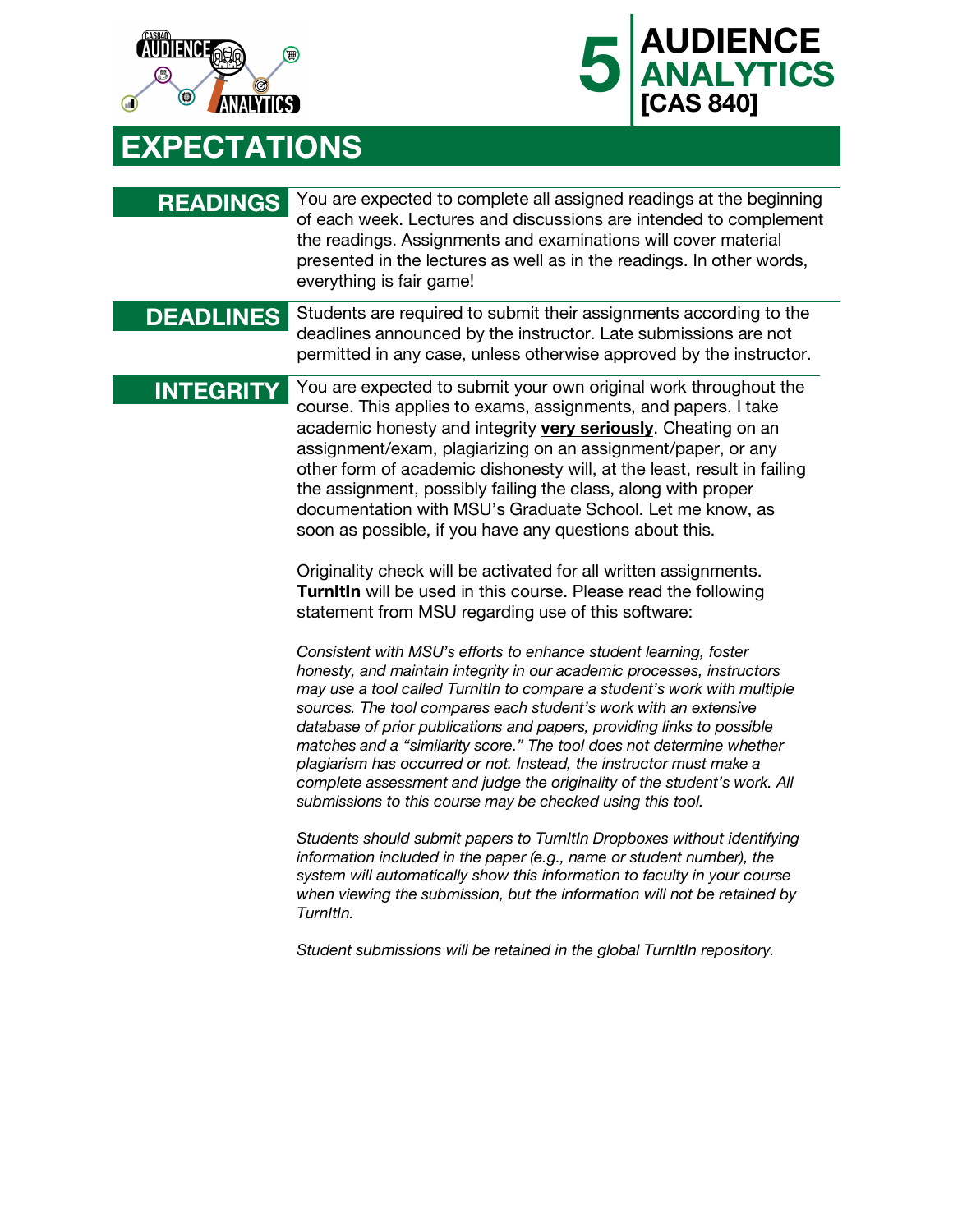



# **COURSE REQUIREMENTS**

| <b>EXAMS</b>                              | There will be two exams in this course. Both will be administered<br>online through D2L. Each exam is timed, where you will have 1.5<br>hours (90 minutes) to complete it. Please note that once you click on<br>the exam link, you will not be able to stop the time, and you'd have to<br>complete the exam within 90 minutes. This is why, I highly advise you<br>to study comprehensively for each exam before taking it. Each exam<br>is worth 100 points. Exams are due at 11:55 p.m. EST on the dates<br>shown in the course schedule (see the final section of the syllabus).                                                                                                                                                                                                                                                                        |
|-------------------------------------------|--------------------------------------------------------------------------------------------------------------------------------------------------------------------------------------------------------------------------------------------------------------------------------------------------------------------------------------------------------------------------------------------------------------------------------------------------------------------------------------------------------------------------------------------------------------------------------------------------------------------------------------------------------------------------------------------------------------------------------------------------------------------------------------------------------------------------------------------------------------|
| <b>CTEs</b>                               | CTEs are critical thinking exercises. You will have to complete an<br>individual CTE almost every week for this course. CTEs can be found<br>in each weekly lesson folder. Generally, CTEs revolve around the<br>weekly topics, and require application of the readings as well as the<br>video lectures to solving practical problems. Each CTE is worth 9<br>points. Students are required to submit their CTEs to a weekly D2L<br>discussion board, so that your work is visible to other students. All<br>CTEs are due by 11:55 p.m. EST on Thursday of each week (except<br>for the first week of class and Thanksgiving week). Please note that<br>you will have 14 scheduled CTEs, and only 12 will count toward your<br>final grade, meaning that the lowest 2 CTEs will be dropped from your<br>final grade.                                        |
| <b>PARTICIPATION</b><br><b>POSTS [PP]</b> | In addition to posting your own CTE on the D2L Discussion Board,<br>you are expected to discuss and comment on at least two students'<br>CTEs other than yours. Participation posts (PP) are due by 11:55<br>p.m. EST on Friday of each week (except for Thanksgiving week).<br>Each participation post is worth 1 point. Please note that you will<br>have 14 PPs, and only 12 will count toward your final grade, (the<br>lowest 2 PPs will be dropped from final grade calculation).                                                                                                                                                                                                                                                                                                                                                                      |
| <b>ASSIGNMENTS</b>                        | Throughout the semester, students are required to complete<br>individual assignments. The assignments are mainly related to<br>mastering different analytics tools, such as Google Analytics, Adobe<br>Analytics, and Facebook ad management tools, among others. The<br>number of points available for each assignment will be clearly<br>indicated on D2L. Together, all assignments will contribute 50 points<br>toward your final grade.                                                                                                                                                                                                                                                                                                                                                                                                                 |
| <b>FINAL</b><br><b>PROJECT</b>            | For the final project, you will be asked to conduct a comprehensive<br>audience analysis for a client and provide a data-driven marketing<br>strategy. For this class, the instructor will select the client. You are<br>required to conduct a thorough data analytics research on the client<br>and provide an overview of the major challenges and opportunities<br>that the brand possesses based on the data. Additionally, you are<br>required to perform primary research of your own to supplement and<br>interpret the data insights you've gathered from the big data analysis.<br>Each student is also required to submit a 3-minute video presentation<br>of the strategy (video pitch). More details will be provided later on in<br>the semester. The final project is worth 130 points [100 points for<br>project; 30 points for video pitch]. |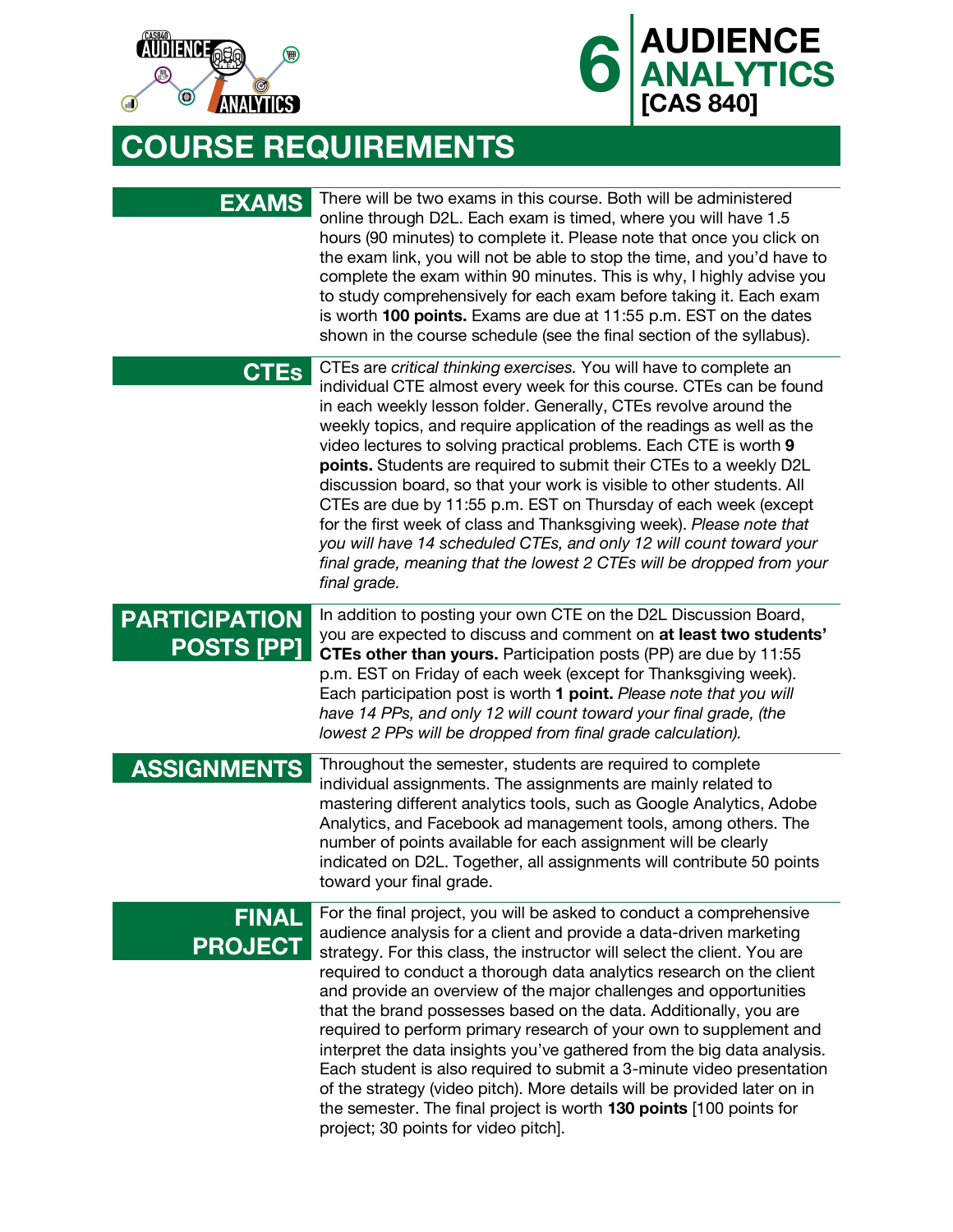



#### **ASSESSMENT GUIDELINES**

#### **DEADLINES** Deadlines for all work (quizzes, exams, and assignments) are firm. n If you cannot complete your work on time, you must email *before* the deadline to request accommodations.

- The deadlines are listed in the Course Schedule (see final section of this syllabus).
- n Please make sure you complete each assessment item *before 11.55 pm Eastern Time* on that date listed as its due date. If you do not complete each exam/assignment before the closing time, you will forfeit the points associated with it.
- You are welcome to take exams early if you wish or to submit assignments early.
- 

**EXAMS** Due dates are listed in the Course Schedule.

Do not open any exam (called quiz on D2L) until you are ready to complete it. Once you open an exam link, you must complete it in one sitting. Being ready means that you have studied the appropriate material, that you have a reliable internet connection, and your laptop should be connected to a power source.

- Each exam is timed. You must complete it within the allotted time. otherwise you will be penalized. The time required for each exam will be clearly stated online. The time restrictions are set in place to challenge you. Students who know the material should have no trouble completing their work within the time limit. Students who do not study and prepare in advance will probably have trouble finishing on time and will lose points. To do well on the quizzes/exams, please study in advance. Set aside time in a quiet room to take each exam.
- The work you complete in this course must be your own! Unless specifically told otherwise (in writing from your instructor), you are not permitted to collaborate with other students.
- Write in your own words and do not copy work from other sources.
- **n** Do not take screen shots and share quiz questions with other students. If you do this, you will fail this course!

Since the exams are online, they are open-book. This means you are welcome to consult your notes and the textbook while completing the exams. Nonetheless, you should study in advance and you must write in your own words. Do not copy information directly from the course slides (if you do this, you are plagiarizing your professor's notes). Show that you understand the material by writing in your own words. If you simply copy and paste information from other sources, you demonstrate that you have good keyboard skills, but you do not demonstrate having learned anything.

Late work will not be accepted. If you cannot meet a deadline, please be sure to contact your professor *before* the deadline to request accommodations. Exams that are not completed by the deadline will receive 0 points (they will not be re-opened).

**ASSIGNMENTS** Assignment due dates are listed in the Course Schedule. Specific instructions for each assignment will be given in advance of the due date and the grading rubric will be posted on D2L.

All assignments must be completed individually, unless specifically told otherwise (in writing from your instructor), you are not permitted to collaborate with other students.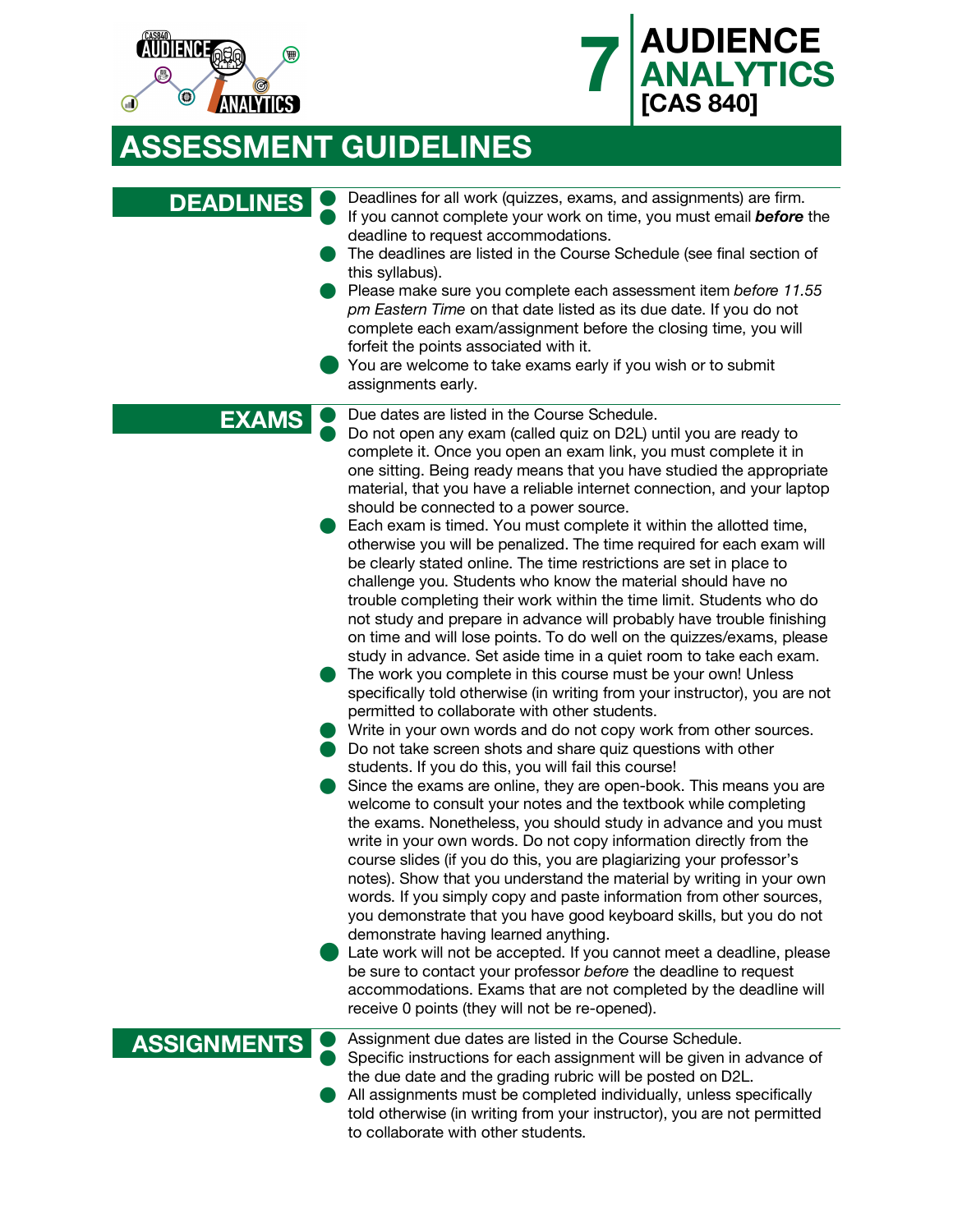



- Be sure to use a reference list and cite your sources when you include any content that is not your own original thought. Please ask for help with referencing if you're not sure how to do it.
- APA format is required for written assignments. A very helpful guide is available online here:
- https://owl.english.purdue.edu/owl/section/2/10/
- All assignments should be submitted through the drop box function on D2L. Please *do not* email assignments directly to your instructor.

Late work will not be accepted. If you cannot meet a deadline, please be sure to contact your professor *before* the deadline to request accommodations. Work that is submitted late will receive 0.

## **GRADES**

| <b>GRADING RUBRIC</b>                | <b>ITEM</b>                                                                                                                                                                                                                                                                                       | <b>POINTS</b><br>$\frac{0}{0}$   |
|--------------------------------------|---------------------------------------------------------------------------------------------------------------------------------------------------------------------------------------------------------------------------------------------------------------------------------------------------|----------------------------------|
|                                      | <b>Exams</b> $[2 \text{ exams} \times 100 \text{ pts.}]$                                                                                                                                                                                                                                          | 40%<br>200 pts.                  |
|                                      | <b>CTEs</b> $[12 \text{ CTEs} \times 9 \text{ pts.}]$                                                                                                                                                                                                                                             | 108 pts.<br>21.6%                |
|                                      | Participation Posts [12 PPs x 1 pt.]                                                                                                                                                                                                                                                              | 2.4%<br>$12$ pts.                |
|                                      | <b>Final Project</b>                                                                                                                                                                                                                                                                              | 130 pts.<br>26%                  |
|                                      | <b>Assignments</b>                                                                                                                                                                                                                                                                                | 10%<br>50 pts.                   |
|                                      |                                                                                                                                                                                                                                                                                                   | <b>TOTAL</b><br>500 pts.<br>100% |
|                                      |                                                                                                                                                                                                                                                                                                   |                                  |
| <b>GRADING SCALE</b>                 | $90\% - 100\%$<br>4.0<br>$=$                                                                                                                                                                                                                                                                      | $70\% - 74.9\%$<br>2.0<br>$=$    |
|                                      | $85\% - 89.9\%$<br>3.5<br>$=$                                                                                                                                                                                                                                                                     | $65\% - 69.9\%$<br>1.5<br>$=$    |
|                                      | $80\% - 84.9\%$<br>3.0<br>$=$                                                                                                                                                                                                                                                                     | $60\% - 64.9\%$<br>1.0<br>$=$    |
|                                      | 2.5<br>75% - 79.9%<br>$=$                                                                                                                                                                                                                                                                         | 0.0<br>Below 60%<br>$=$          |
| <b>EVALUATION</b><br><b>CRITERIA</b> | I will use the following criteria in grading your assignments and<br>the final project:                                                                                                                                                                                                           |                                  |
| <b>EXCELLENT</b>                     | The work is rigorous, creative, and shows a thorough knowledge of the<br>materials. An excellent piece of work written in a clear and concise manner.<br>Few, if any, errors of fact or writing.                                                                                                  |                                  |
| GOOD                                 | The work has few errors and shows a good effort at comprehending the<br>material. Clear, understandable writing with some care and expression of<br>knowledge. Discussion needs more clarity, more development and/or more<br>examples. The work may be missing some of argumentation subtleties. |                                  |
| <b>FAIR</b>                          | An adequate but superficial completion of the assignment. Few examples<br>used or discussion or argument is unsubstantiated. Sources are poorly cited,<br>many errors of fact, inadequate writing and grammar.                                                                                    |                                  |
| <b>FAILURE</b>                       | Assignment not completed or turned in extremely late.                                                                                                                                                                                                                                             |                                  |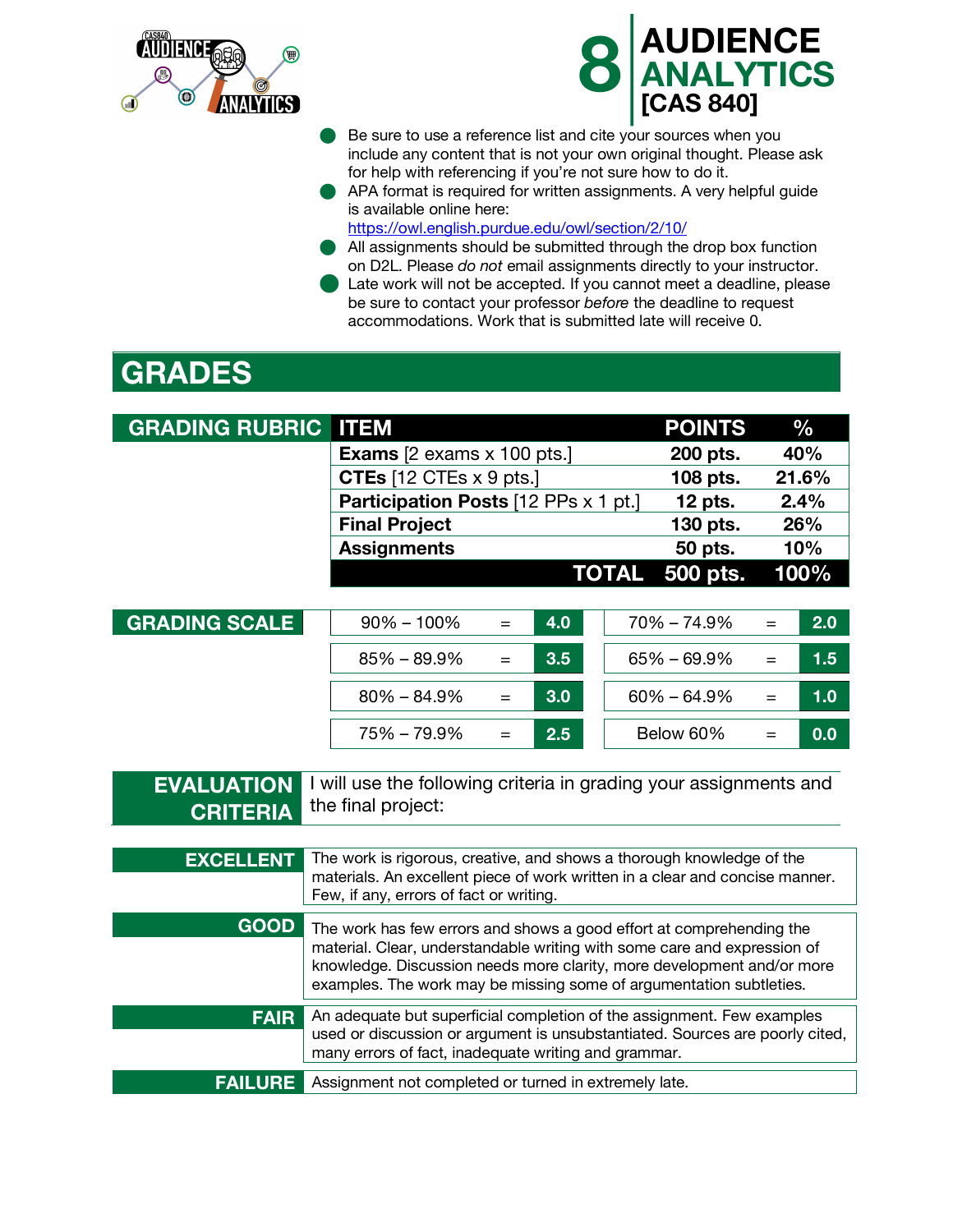



#### **COURSE POLICIES**  n **ACADEMIC INTEGRITY**

Along with certain rights, students also have the responsibility to behave honorably in an academic environment. The MSU Code of Student Conduct states that it is a violation to engage in academic dishonesty, plagiarism, cheating or misuse of academic resources. Personal integrity, professional attitude and conduct, and a mutual respect for diversity of viewpoints and values are expected in this class. Any violations of academic integrity will be penalized with a failing grade on the assignment and/or the entire course. All violations will be reported to MSU's Graduate School.

#### n **READING ASSIGNMENT**

You're expected to thoroughly complete all reading assignment **at the beginning of each week**. Some of this material might be "dry," but it is important that you complete the assigned readings and be prepared to participate in online discussions.

#### **MISCONDUCT**

Please be courteous to the instructor and fellow students throughout the different online interactions and discussions. You are expected to act professionally throughout the course.

#### **STUDENTS WITH DISABILITIES**

Students with disabilities should contact OPHS (Disability Resource Center), 120 Bessey Hall or by phone 353-9462 (voice) or 355-1293 (TTY) for evaluation of need for reasonable accommodation, if any. Students in possession of a RCPD VISA should forward a copy to the instructor by the end of the first week of classes to ensure appropriate accommodations can be made.

#### **COMMUNICATION OF CLASS CHANGES**

In the unusual event that weekly lectures are delayed, you will be notified through your MSU email account. This class will use D2L software management system (www.d2l.msu.edu) for communication purposes. It is your responsibility to check your email and the D2L site for the latest information.

#### n**FEEDBACK FOR YOUR INSTRUCTOR**

Michigan State University takes seriously the opinion of students in the evaluation of the effectiveness of instruction, and has implemented the SIRS (Student Instructional Rating System) process to gather student feedback. This course utilizes the "online SIRS" system. You will receive an email sometime during the last two weeks of class asking you to fill out the SIRS online form at your convenience. Please note the final grade for this course will not be accessible on STUINFO for seven days following the University grade submission deadline published by the Office of the Registrar unless the SIRS online form has been filled out. You will have the option in the online SIRS form to decline to participate in the evaluation of the course – we hope, however, that you will be willing to give us your frank and constructive feedback so that we may instruct students even better in the future.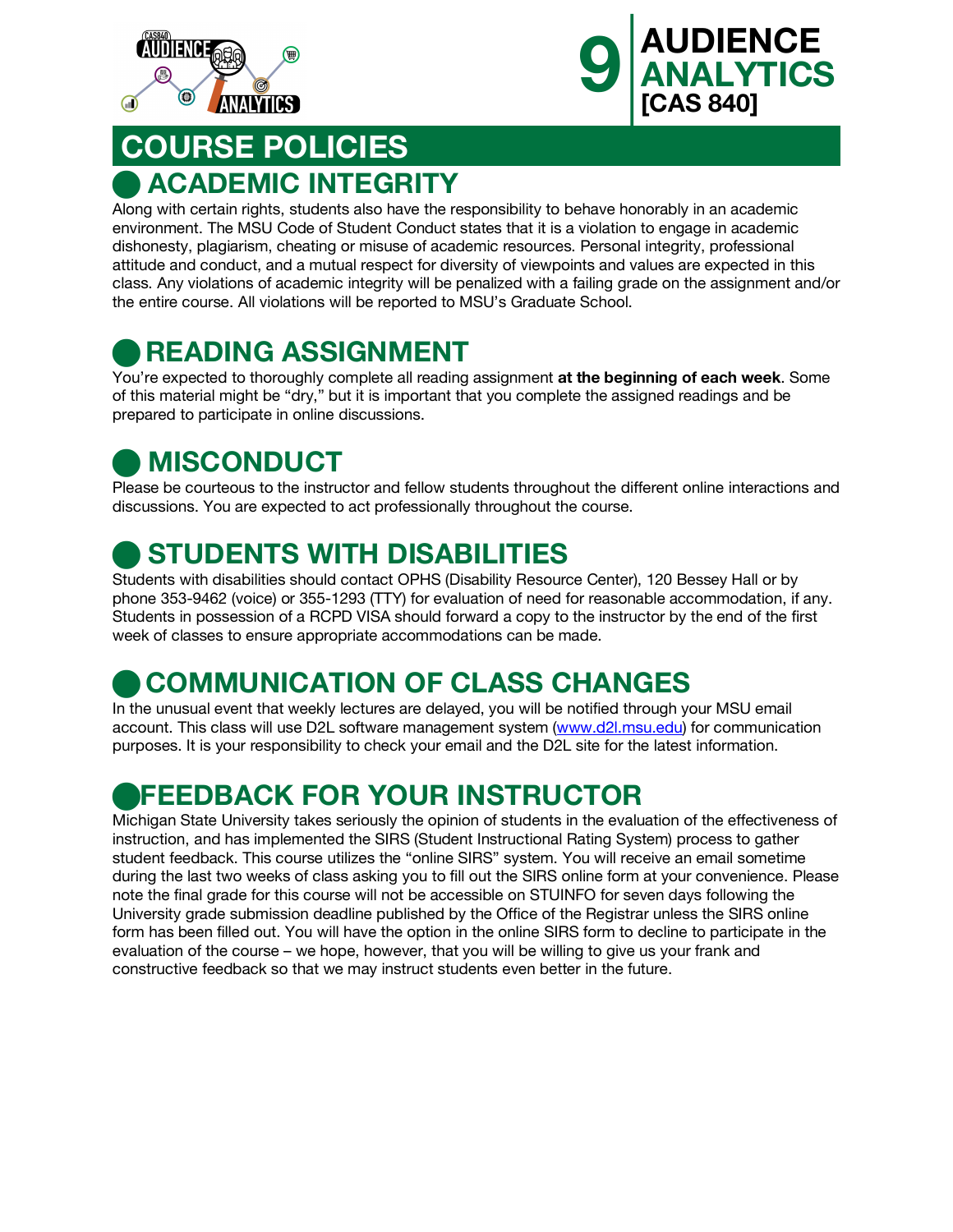



#### **TENTATIVE COURSE SCHEDULE**

This is a tentative schedule of the course. The course outline, reading assignments and requirements are subject to change at the discretion of the instructor.

While this schedule provides a guide for students, there is a lot of flexibility regarding how you pace your learning throughout the semester. All materials are available in advance, and so are exams and assignments. You can complete coursework early if you wish. However, the following two important rules always apply:

- (1) Students MUST complete each exam before 11:55 p.m. EST on that the day that it closes. If you fail to complete an exam before 11:55 p.m. EST on the closing date, you will forfeit points for that exam.
- (2) Students who choose to take exams early will not be permitted to repeated the exam if they are dissatisfied with their performance. Please do not take any exam before its due date unless you feel fully prepared for it.

| <b>WEEK1</b><br>Aug. $29 - 31$            | <b>INTRODUCTION TO AUDIENCE ANALYTICS</b>                                                                                                                                                                                                                                                                                                                                          |
|-------------------------------------------|------------------------------------------------------------------------------------------------------------------------------------------------------------------------------------------------------------------------------------------------------------------------------------------------------------------------------------------------------------------------------------|
| <b>FOCUS</b>                              | In addition to providing an overview of the course, this week focuses on<br>understanding the digital media ecosystem as it pertains to data availability,<br>acquisition, access, and sense-making.                                                                                                                                                                               |
| <b>READINGS &amp;</b><br><b>MATERIALS</b> | H&B, Chapter 1<br>Optional:<br>Andrea Brimmer's talk: "Things that Keep Marketers Awake At Night"<br><b>FTI Report</b><br><b>Sprout Social Index 2018</b><br>Jason, R., Block, M. P., & Chen, Y. (2018). How synergy effects of paid and<br>digital owned media influence brand sales: Considerations for marketers<br>when balancing media spend. Journal of Advertising Research |
| <b>ASSIGNMENTS</b>                        | CTE due Saturday, September 1, 2018, 11:55 p.m. EST<br>PP due Sunday, September 2, 2018, 11:55 p.m. EST                                                                                                                                                                                                                                                                            |

| <b>WEEK 2</b><br>Sept. $3 - 7$            | <b>DIGITAL ANALYTICS CONCEPTS</b>                                                                                                                                                                                                                                                 |
|-------------------------------------------|-----------------------------------------------------------------------------------------------------------------------------------------------------------------------------------------------------------------------------------------------------------------------------------|
| <b>FOCUS</b>                              | Everything and anything can be classified as data. What do we mean by data?<br>How can we analyze data in a strategic and effective way according to a<br>measurement framework that stems from our objectives? What is the process of<br>understanding and analyzing "big data"? |
|                                           | H&B, Chapter 2<br>Facebook BluePrint videos: "Facebook and Instagram," "Find Your People:<br>Core Audiences," "Develop Your Campaign with Marketing Insights from<br>Facebook IQ," "Targeting: Custom Audiences"                                                                  |
| <b>READINGS &amp;</b><br><b>MATERIALS</b> | Optional:<br>Facebook BluePrint Package.<br>Katz, M. (2018, Jan. 29). Podcasts listeners really are the holy grail<br>advertisers hoped they'd be. Wired.<br>Rosen, W. (n.d.). Modeling inspiration: Where data science and creativity<br>meet. Wired.                            |
| <b>ASSIGNMENTS</b>                        | CTE due Thursday, September 6, 2018, 11:55 p.m. EST<br>PP due Friday, September 7, 2018, 11:55 p.m. EST                                                                                                                                                                           |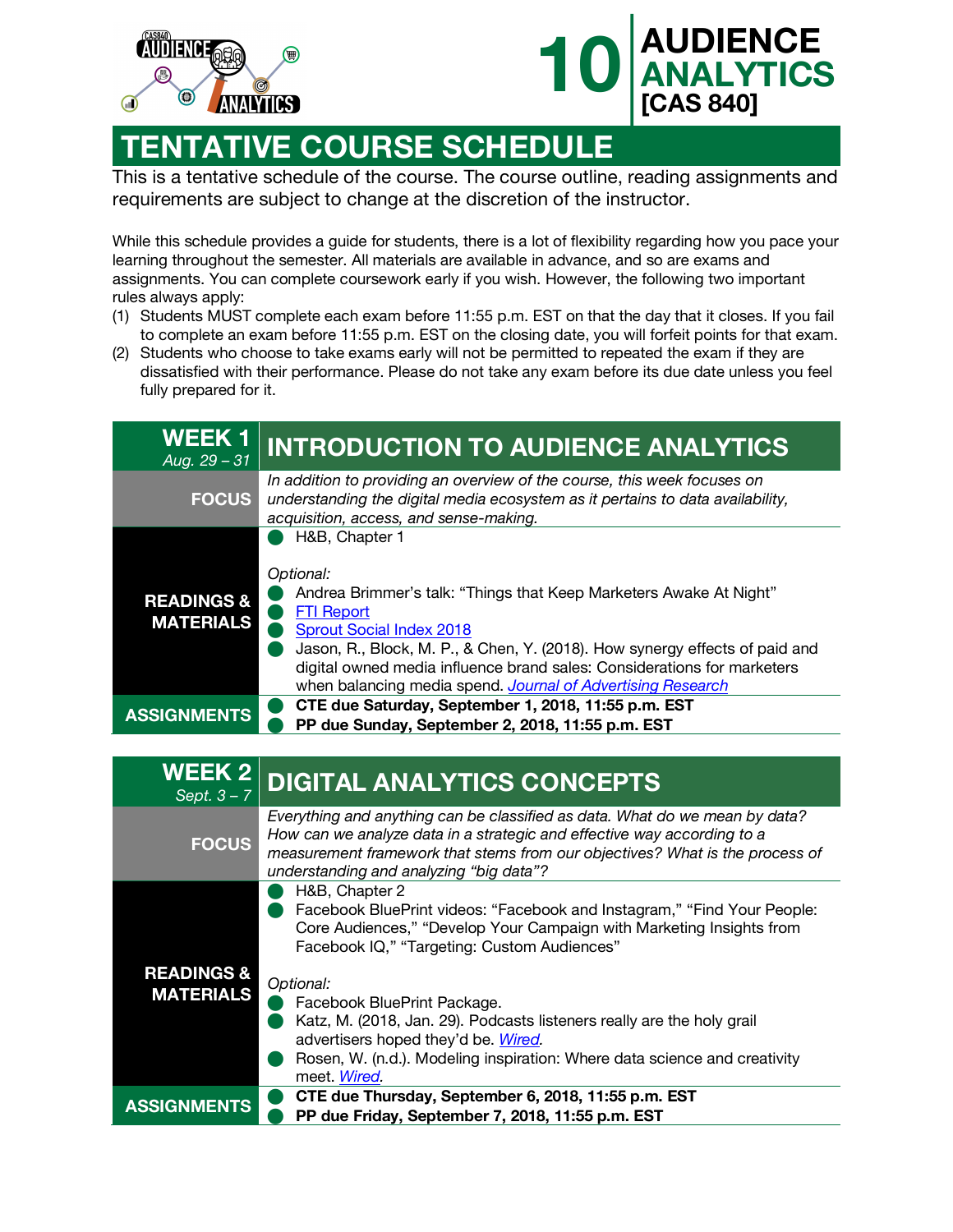



| <b>WEEK3</b><br>Sept. 10 - 14             | <b>DIGITAL ANALYTICS TOOLS</b>                                                                                                                                                                                                                                                                                        |
|-------------------------------------------|-----------------------------------------------------------------------------------------------------------------------------------------------------------------------------------------------------------------------------------------------------------------------------------------------------------------------|
| <b>FOCUS</b>                              | There is a plethora of free and paid tools to capture and process web and social<br>media data. How can one choose from amongst all the options? What are the<br>benefits and drawbacks of major tools? How can strategy inform sources and<br>types of data? How can we optimize passive data capture strategically? |
| <b>READINGS &amp;</b><br><b>MATERIALS</b> | H&B, Chapter 3<br>Ad-Juster Blog (2018, May 18). To buy or not to buy. That is the question<br>(dogging advertising analytics). Blog Ad-Juster.<br>Mela, C. F. & Moorman, C. (2018, May 30). Why marketing analytics hasn't<br>lived up to its promise. Harvard Business Review.                                      |
| <b>ASSIGNMENTS</b>                        | CTE due Thursday, September 13, 2018, 11:55 p.m. EST<br>PP due Friday, September 14, 2018, 11:55 p.m. EST<br>Assignment 1 due Sunday, September 16, 2018, 11:55 p.m. EST                                                                                                                                              |

| <b>WEEK4</b><br>Sept. 17 - 21             | <b>BRAND ANALYTICS</b>                                                                                                                                                                                                                                                                                               |
|-------------------------------------------|----------------------------------------------------------------------------------------------------------------------------------------------------------------------------------------------------------------------------------------------------------------------------------------------------------------------|
| <b>FOCUS</b>                              | This week will provide an overview of how digital analytics can be employed to<br>better understand the dynamic state of brand value, image, and reputation. We<br>will examine how data analytics can be used to generate insights about<br>competitors as a means of realizing data fusion for strategic purposes. |
| <b>READINGS &amp;</b><br><b>MATERIALS</b> | H&B, Chapter 4<br>Josh Luber "Why Sneakers are a Great Investment". Ted Talk.<br>Optional<br>Cybelle Srour Talk [video]                                                                                                                                                                                              |
| <b>ASSIGNMENTS</b>                        | CTE due Thursday, September 20, 2018, 11:55 p.m. EST<br>PP due Friday, September 21, 2018, 11:55 p.m. EST<br>Assignment 2 due Sunday, September 23, 2018, 11:55 p.m. EST                                                                                                                                             |

| <b>WEEK 5</b><br>Sept. 24 - 28 | <b>ANALYZING AUDIENCES</b>                                                                                                                                                                                                                                                                                                                                                                             |
|--------------------------------|--------------------------------------------------------------------------------------------------------------------------------------------------------------------------------------------------------------------------------------------------------------------------------------------------------------------------------------------------------------------------------------------------------|
| <b>FOCUS</b>                   | Descriptive, predictive, and prescriptive data provide us a unique opportunity to<br>better understand consumers, in terms of who they are, what they desire, and<br>why and how they behave in certain ways online and offline. In this week,<br>audience analytics is understood within the context of consumer segmentation<br>and various strategies for content, engagement, and user experience. |
| <b>READINGS &amp;</b>          | H&B, Chapters 5 & 6<br>Galloway, S. "How Amazon, Apple, Facebook, and Google Manipulate Our<br><b>Emotions"</b><br><b>Types of Analytics</b><br>Charles Duhigg "Power of Habit"                                                                                                                                                                                                                        |
| <b>MATERIALS</b>               | Optional:<br>Collins, M. & Alhabash, S. (2018). Emoticulture: How Data & Science Create<br>Happiness. SXSW 2018.<br>Duhigg, C. (2012). How Target knows what you want before you do: When<br>companies predict (and manipulate) habits - scanned versionon D2L.                                                                                                                                        |
| <b>ASSIGNMENTS</b>             | CTE due Thursday, September 27, 2018, 11:55 p.m. EST<br>PP due Friday, September 28, 2018, 11:55 p.m. EST<br>FP1 due on Sunday, September 30, 2018, 11:55 p.m. EST                                                                                                                                                                                                                                     |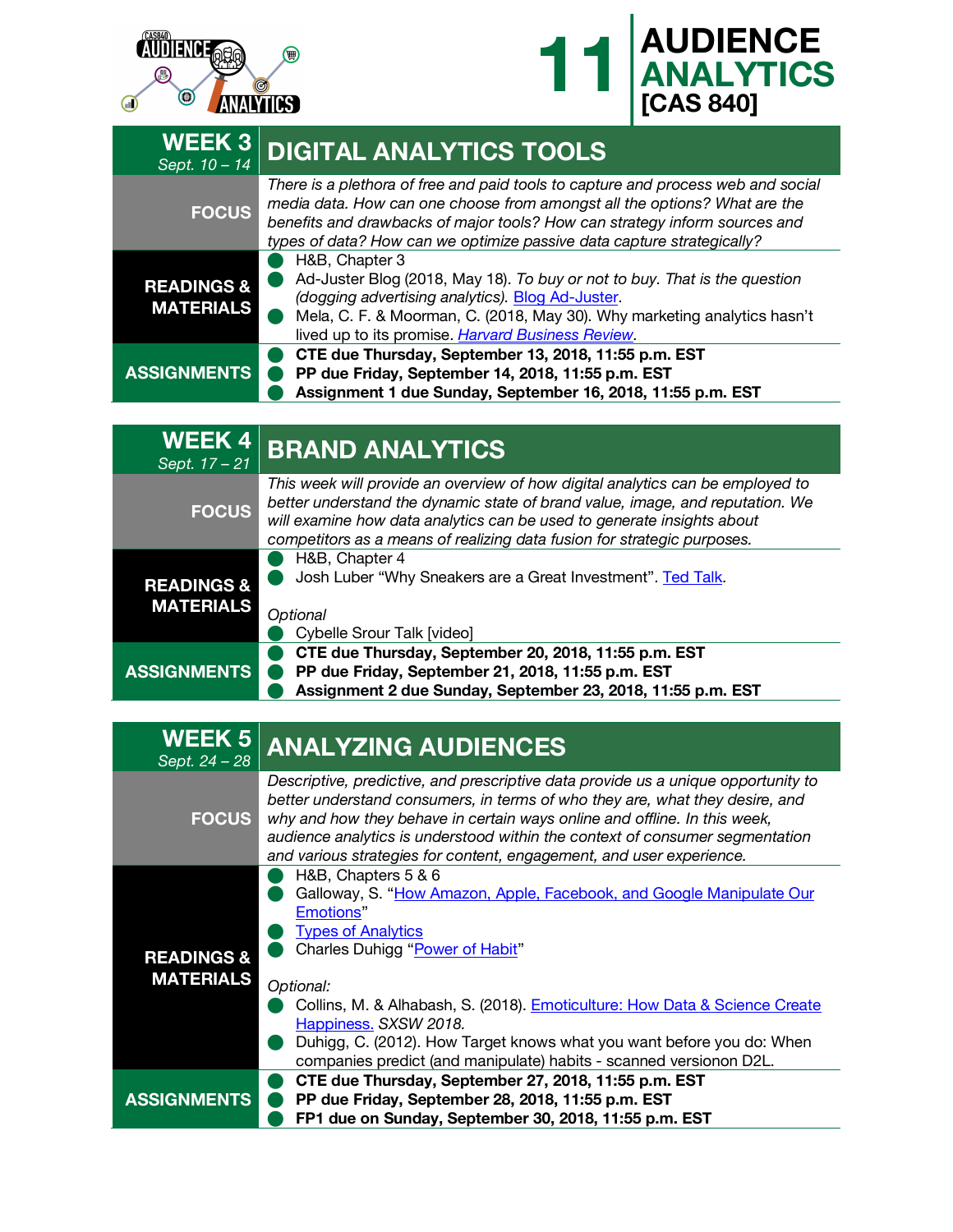



| <b>WEEK 6</b><br>Oct. $1 - 5$             | <b>MEASURING IMPACT</b>                                                                                                                                                                                                                                                                                                                                         |
|-------------------------------------------|-----------------------------------------------------------------------------------------------------------------------------------------------------------------------------------------------------------------------------------------------------------------------------------------------------------------------------------------------------------------|
| <b>FOCUS</b>                              | In this week, we will explore the ways in which data and audience analytics can provide<br>insight into other forms of behavior. In a nutshell, the week will focus on the ways in<br>which analytics can aid estimate of ROI. Additionally, the week will discuss other factors<br>- otherwise not captured by analytical data - that can influence behaviors. |
| <b>READINGS &amp;</b><br><b>MATERIALS</b> | H&B, Chapter 7<br>Gallo, H. (2017, July 25). A refresher on Marketing ROI. Harvard Business Review<br>Montenegro, L. (2018, January 30). Social Media: Measuring the ROI. Forbes.<br>Optional:<br>Blank, J. (2017, September 25). Redefining transparency in the digital age: Phone<br>Le, CFO of MicroStrategy. The Wall Street Journal.                       |
| <b>ASSIGNMENTS</b>                        | CTE due Thursday, October 4, 2018, 11:55 p.m. EST<br>PP due Friday, October 5, 2018, 11:55 p.m. EST                                                                                                                                                                                                                                                             |

| WEEK 7<br>Oct. $8 - 12$                   | <b>DIGITAL INFLUENCERS</b>                                                                                                                                                                                                                                                                                                               |
|-------------------------------------------|------------------------------------------------------------------------------------------------------------------------------------------------------------------------------------------------------------------------------------------------------------------------------------------------------------------------------------------|
| <b>FOCUS</b>                              | Social media influencers have become one of the hallmarks of social media<br>marketing and advertising. Influencer marketing is the new currency of the digital<br>marketing and advertising age. How can we identify influencers? What are the<br>factors that go into selecting and recruiting influencers to be brand<br>ambassadors? |
| <b>READINGS &amp;</b><br><b>MATERIALS</b> | H&B, Chapter 9<br>Jackson, D. (2018, January 9). Top 8 influencer marketing treands for 2018.<br><b>SproutSocial</b><br>Influencer Marketing Hub (2018). What is influencer marketing: An in depth<br>look at marketing's next big thing. Guide.                                                                                         |
|                                           | Optional:<br>Vranica, S. (2018, June 17). Unilever demands influencer marketing business<br>clean up its act. <i>The Wall Street Journal</i> .<br>Christakis, N. (2010). The hidden influence of social networks.                                                                                                                        |
| <b>ASSIGNMENTS</b>                        | CTE due Thursday, October 11, 2018, 11:55 p.m. EST<br>PP due Friday, October 12, 2018, 11:55 p.m. EST<br>Assignment 3 due on Sunday, October 14, 2018, 11;55 p.m. EST                                                                                                                                                                    |

|                                           | $\left[\left(\begin{array}{c}\mathbf{W}\mathbf{E}\mathbf{E}\mathbf{K}\mathbf{B}\\ \mathbf{Oct.} & 15-19\end{array}\right]\right]$ Mid-Term Exam                                                                               |
|-------------------------------------------|-------------------------------------------------------------------------------------------------------------------------------------------------------------------------------------------------------------------------------|
|                                           | Students are required to complete a mid-term exam this week. The exam include<br><b>FOCUS</b> multiple-choice and short-essay questions related to the topics covered from the<br>beginning of the semester (Weeks $1 - 7$ ). |
| <b>READINGS &amp;</b><br><b>MATERIALS</b> | <b>NONE</b>                                                                                                                                                                                                                   |
| <b>ASSIGNMENTS</b>                        | Mid-Term Exam due Friday, October 19, 11:55 p.m. EST                                                                                                                                                                          |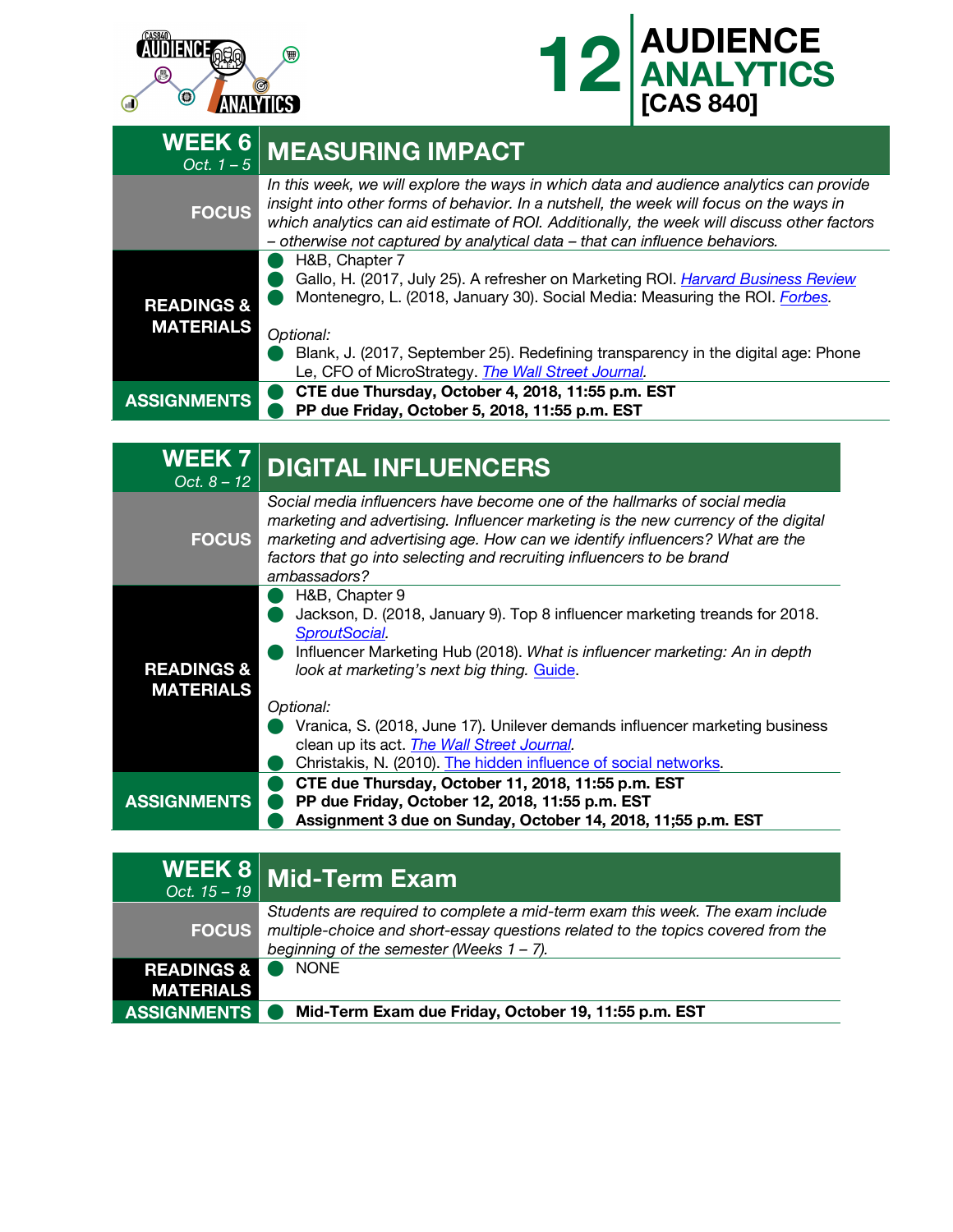



| <b>WEEK 9</b><br>Oct. $22 - 26$           | <b>STRATEGIC APPLICATIONS OF ANALYTICS</b>                                                                                                                                                                                                                                                                                                                                                                                                        |
|-------------------------------------------|---------------------------------------------------------------------------------------------------------------------------------------------------------------------------------------------------------------------------------------------------------------------------------------------------------------------------------------------------------------------------------------------------------------------------------------------------|
| <b>FOCUS</b>                              | This week revolves around specific organizational applications of data and<br>audience analytics as they pertain to improving customer service, anticipating<br>and communicating about crises, and launching a new product.                                                                                                                                                                                                                      |
| <b>READINGS &amp;</b><br><b>MATERIALS</b> | H&B, Chapters $10 - 12$<br>Optional:<br>Groenfeldt, T. (2018, May 3). RBS uses analytics to make customer service<br>more than just a slogan. <b>Forbes</b> .<br>Mastan, J. (2017, June 12). Leveraging analytics to ensure superior customer<br>service Nuance<br>Drosio, S. & Stanek, S. (2016). The big data concept as a contributor of<br>added value to crisis decision support systems. Journal of Decision Systems,<br>15(sup1), 228-239. |
| <b>ASSIGNMENTS</b>                        | CTE due Thursday, October 25, 2018, 11:55 p.m. EST<br>PP due Friday, October 26, 2018, 11:55 p.m. EST<br>FP2 due Sunday, October 28, 2018, 11:55 p.m. EST                                                                                                                                                                                                                                                                                         |

|                                           | WEEK 10 RESEARCH STRATEGY, EXECUTION, &<br>Oct. 29 – Nov. 2   REPORTING                                                                                                                                                                                                                                                                                                                                               |
|-------------------------------------------|-----------------------------------------------------------------------------------------------------------------------------------------------------------------------------------------------------------------------------------------------------------------------------------------------------------------------------------------------------------------------------------------------------------------------|
| <b>FOCUS</b>                              | Given the multitude of tools and strategies that can be employed to<br>understanding consumers and audience members, it is important that the data<br>analytic research strategy be expressive and feed into the objectives of the<br>company/organization of the specific campaign. This week will focus on<br>developing the strategy and presenting the results of research study involving<br>audience analytics. |
| <b>READINGS &amp;</b><br><b>MATERIALS</b> | H&B, Chapters 13 & 14                                                                                                                                                                                                                                                                                                                                                                                                 |
| <b>ASSIGNMENTS</b>                        | CTE due Thursday, November 1, 2018, 11:55 p.m. EST<br>PP due Friday, November 2, 2018, 11:55 p.m. EST                                                                                                                                                                                                                                                                                                                 |

| <b>WEEK11</b><br>Nov. $5 - 9$             | <b>ALTERNATIVE AUDIENCE ANALYSIS TOOLS</b>                                                                                                                                                                                                                                                                                                                                        |
|-------------------------------------------|-----------------------------------------------------------------------------------------------------------------------------------------------------------------------------------------------------------------------------------------------------------------------------------------------------------------------------------------------------------------------------------|
| <b>FOCUS</b>                              | This week will provide an overview of traditional social science research methods<br>that are often used in market research. The focus of the week will be on the ways<br>in which audience analytics along with traditional research tools can provide<br>better understanding of consumers in an empirically-driven way.                                                        |
| <b>READINGS &amp;</b><br><b>MATERIALS</b> | Drenik, G. (2015, February 19). How neuromarketing and the science of<br>influence will change marketing. Forbes.<br>Breakthrough Analysis (n.d.). AirbBnB, Travelocity, and Hilton teach the bad,<br>better, and best of net promoter surveys.<br>Konduru, V. (2017, August 9). The duality of data: What qualitative data can<br>do that big data cannot. Towards Data Science. |
| <b>ASSIGNMENTS</b>                        | CTE due Thursday, November 8, 2018, 11:55 p.m. EST<br>PP due Friday, November 9, 2018, 11:55 p.m. EST                                                                                                                                                                                                                                                                             |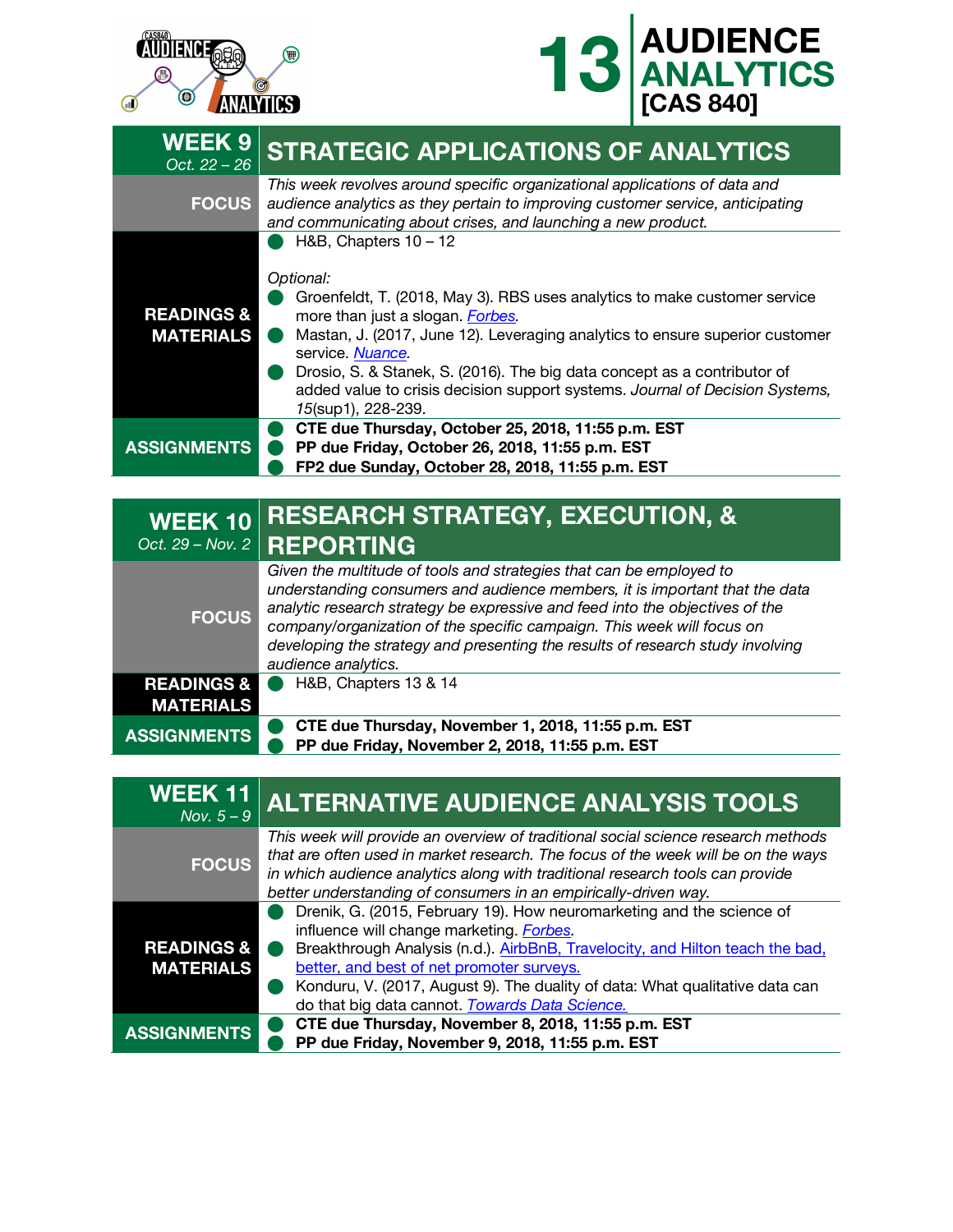



| <b>WEEK 12</b><br>Nov. 12 - 16            | <b>EMERGING TECHNOLOGIES</b>                                                                                                                                                                                             |
|-------------------------------------------|--------------------------------------------------------------------------------------------------------------------------------------------------------------------------------------------------------------------------|
| <b>FOCUS</b>                              | From artificial intelligence and machine learning, to geo-based services and<br>virtual reality, this week will highlight new and emerging technology and how they<br>can be leveraged for strategic marketing purposes. |
| <b>READINGS &amp;</b><br><b>MATERIALS</b> | H&B, Chapter 15<br>Optional:<br>Chow, M. (2017, September). Al and machine learning get us one step closer<br>to relevance at scale. Think with Google.<br><b>Agency of the Future.</b>                                  |
| <b>ASSIGNMENTS</b>                        | CTE due Thursday, November 15, 2018, 11:55 p.m. EST<br>PP due Friday, November 16, 2018, 11:55 p.m. EST<br>FP3 due Sunday, November 18, 2018, 11:55 p.m. EST                                                             |

|                              | WEEK 13 THANKSGIVING - NO CLASS |
|------------------------------|---------------------------------|
| <b>FOCUS   NONE</b>          |                                 |
| <b>READINGS &amp; O None</b> |                                 |
| <b>MATERIALS</b>             |                                 |
| ASSIGNMENTS O None           |                                 |

| <b>WEEK 14</b><br>Nov. 26 - 30            | <b>MACRO INFLUENCES</b>                                                                                                                                                                                                                                                                                                                                                                                                                                                          |
|-------------------------------------------|----------------------------------------------------------------------------------------------------------------------------------------------------------------------------------------------------------------------------------------------------------------------------------------------------------------------------------------------------------------------------------------------------------------------------------------------------------------------------------|
| <b>FOCUS</b>                              | As a strategic communication practitioner, it is important to understand the<br>cultural and organizational influences of 'big data' and analytics. This week will<br>primarily focus on how the new movement of data science influences<br>organizational culture and innovativeness.                                                                                                                                                                                           |
| <b>READINGS &amp;</b><br><b>MATERIALS</b> | Libert, B., Beck, M., & Bonchek, M. (2017, October 2019). Al in the<br>boardroom: The next realm of corporate governance. MIT Sloan<br><b>Management Review.</b><br>Shields, B. (2017, October 3). Integrating analytics in your organization:<br>Lessons from the sports industry. MIT Sloan Management Review.<br>Heichler, E. (2018, March 14). From winning games to winning customers:<br>How data is changing the business side of sports. MIT Sloan Management<br>Review. |
|                                           | Optional:                                                                                                                                                                                                                                                                                                                                                                                                                                                                        |
|                                           | Sen, S. (n.d.). Introduction to cultural analytics, its implications and use<br>cases. Retrieved from: https://www.analyticsinhr.com/blog/introduction-<br>cultural-analytics-implications-use-cases/                                                                                                                                                                                                                                                                            |
| <b>ASSIGNMENTS</b>                        | CTE due Thursday, November 29, 2018, 11:55 p.m. EST<br>PP due Friday, November 30, 2018, 11:55 p.m. EST                                                                                                                                                                                                                                                                                                                                                                          |